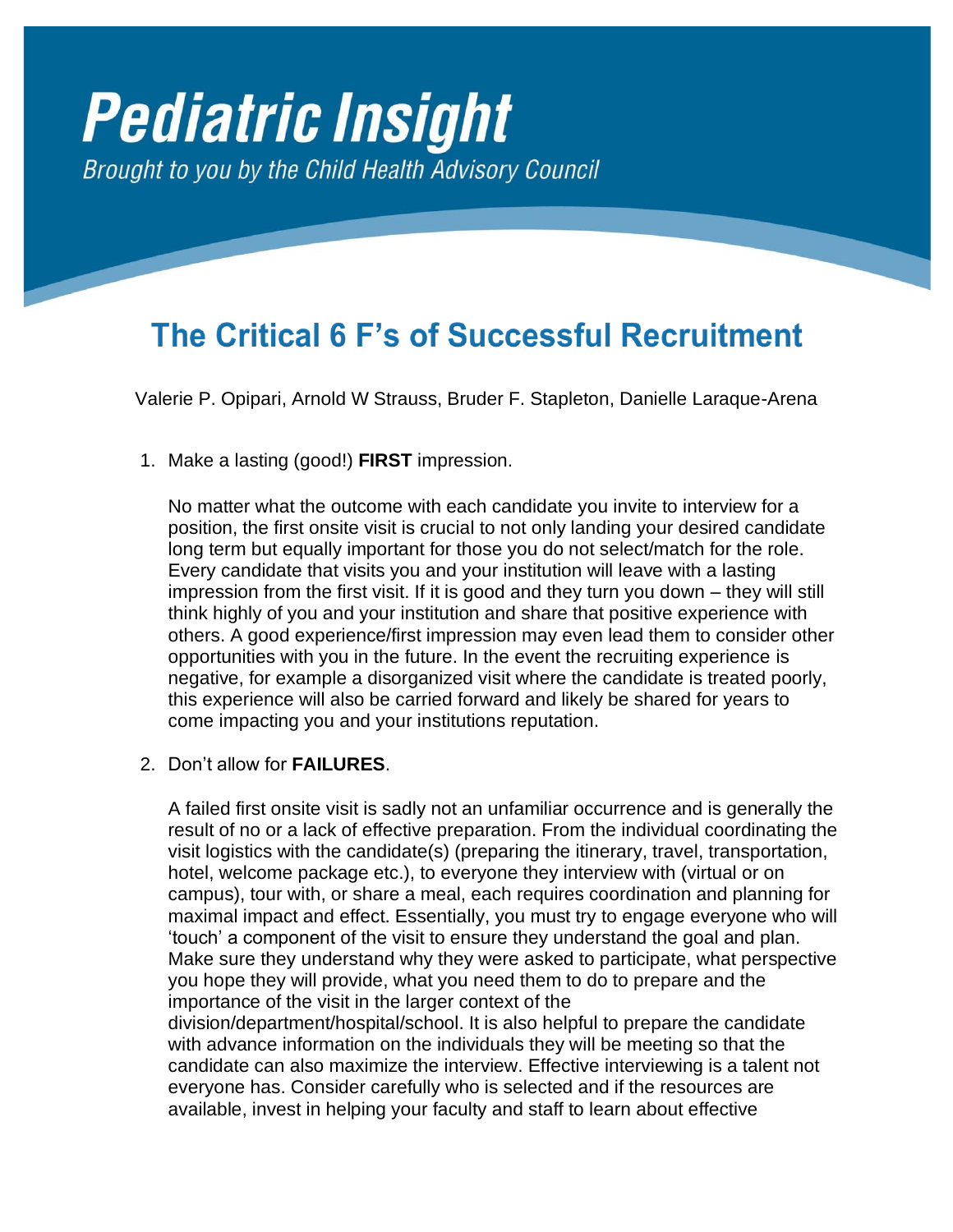interviewing approaches and strategies. This approach can also be helpful to search committees who are often tasked to cull candidate dossiers in creating the initial candidate pool. Ensuring the process allows for a selection of candidates that meet the institution's goals in achieving cognitive diversity and excellence is an important priority to achieve in a successful search.

## 3. Make **FOLLOW UP** a priority.

The follow up to a recruitment visit, virtual or onsite, must be timely and thoughtful to ensure a good exchange of information is shared while things are 'fresh' on how the visit went, what the experience was, what was learned and what is still left to be considered. It allows you to define the plan for next steps and critically to define the process and timeline anticipated to complete the search. Your role is to not only gain information and gauge interest but as important, to ensure the candidate feels you are engaged with them now and will continue to be so as the process unfolds. To have your lead candidate(s) be excited about the role only to be left for months without knowing the process and timeline is a sure way to lose the momentum that came from a good first impression. Understanding the estimated time to decisions on the next step prevents many misunderstandings and also allows the candidate to alert you if they require an earlier decision. The follow up period also includes your review of written evaluations/recruitment forms from your faculty and staff and feedback both written and verbal from all who participated in meeting with the candidates. In preparing for a successful follow up consider the goals for the recruitment, the competencies to be evaluated and ensure the written documents you plan to use fit well with the intended purpose. Engaging the faculty or search committee in designing the appropriate and succinct evaluation form that can be completed promptly may increase faculty engagement and maximize the attention and focus of interviewers on the important competencies to be assessed during the interview. Importantly, the evaluation form should be available to the interviewers prior to the interview. Make a point to reach out to the stakeholders for verbal input that could be critical in understanding any barriers that could impact a candidate going forward in the recruitment process. As with the candidate, ensure all stakeholders understand both the desired recruitment goals, specifics of the process and timeline and make an effort to keep them and the candidates engaged as the recruitment process goes forward. Lack of follow up with candidate(s) and stakeholders reflects poorly on you and allows for mis/disinformation to derail what would have been an otherwise successful recruitment process.

### 4. You are recruiting a **FAMILY**.

A candidate is part of an extended family whether they are married, unmarried, have a partner, have no partner but have children, have no partner and no children, have parents, or pets etc. They are also part of a community they are considering leaving and their personal/family circumstances and communities are all factors in their choice to move. From the earliest point in the recruitment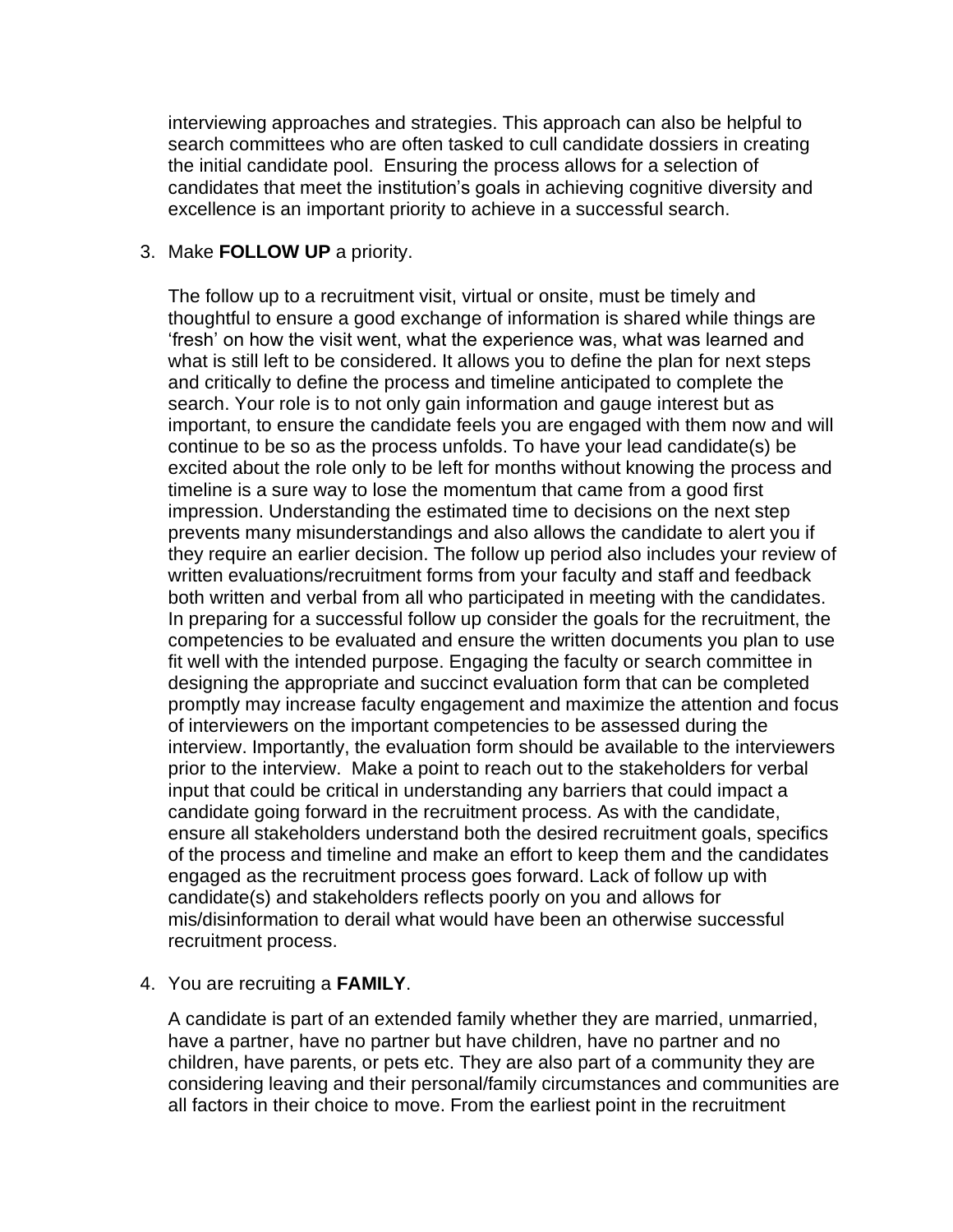process, you and your team must work to understand all the factors that need to be addressed beyond the specifics of the position, title, start up package and financial & benefit plans. Those participating in the recruiting process must understand the rules around pre-employment recruiting, pay careful attention to implicit biases that may creep into the recruitment process, and create a respectful environment where the candidate can elect to share information that addresses their professional needs and the personal accommodations that need to be considered. Training of committee members (e.g., in implicit bias) and understanding of the institution's commitment to equity, diversity and inclusion will go a long way to sensitizing your interviewers to the legal and appropriate ways of interacting with candidates. Understanding the communities that the medical center services is important. A standardized, prepared package of community resources, housing information, including referral to realistic housing opportunities through qualified realtors can be very helpful to the candidate. A failure to do so may lead to candidates changing their minds or arriving and realizing this move won't work for them long term. These efforts emphasize your commitment to the candidate and the people important to them and may be the difference for success.

5. An effective recruiting effort requires **FLEXIBILTY**.

Recruiting anyone is complicated, time consuming and hard work when done well. And even when every effort is well planned and executed, there are often issues that arise sometimes unexpectedly, that will tank an otherwise successful recruitment if you are unwilling to be flexible and make the additional effort or time to overcome the unexpected barrier that arises deep into the recruitment process. Being flexible and demonstrating your desire to address issues by being open to alternative plans in timing, appointment specifics, or family issues (as examples) can help you realize your goal even if it is not on the original timeline you had envisioned. When unique situations arise, consulting other institutional chairs or leaders to see if they have found solutions to similar situations can be extremely helpful. Being flexible though does not mean exchanging one issue with a new problem. As an example, creating inequity amongst your faculty &/or making promises that would be difficult for you to defend or even support long term once the candidate arrives.

## 6. Recruiting is a **FINANCIAL** investment.

Every recruitment at every level is a financial investment in your and your faculty and staff's time along with substantial costs associated with visits, recruitment packages, long term candidate financial commitments and even additional faculty lines for senior level positions. A failed recruitment where you don't land a preferred candidate or any candidate, is an unfortunate waste of both time and financial resources that would be better committed to the position or other investments in your department. As examples, recruitment visits that include expensive meals with more than 4 or 6 attendees rarely allow the candidate to